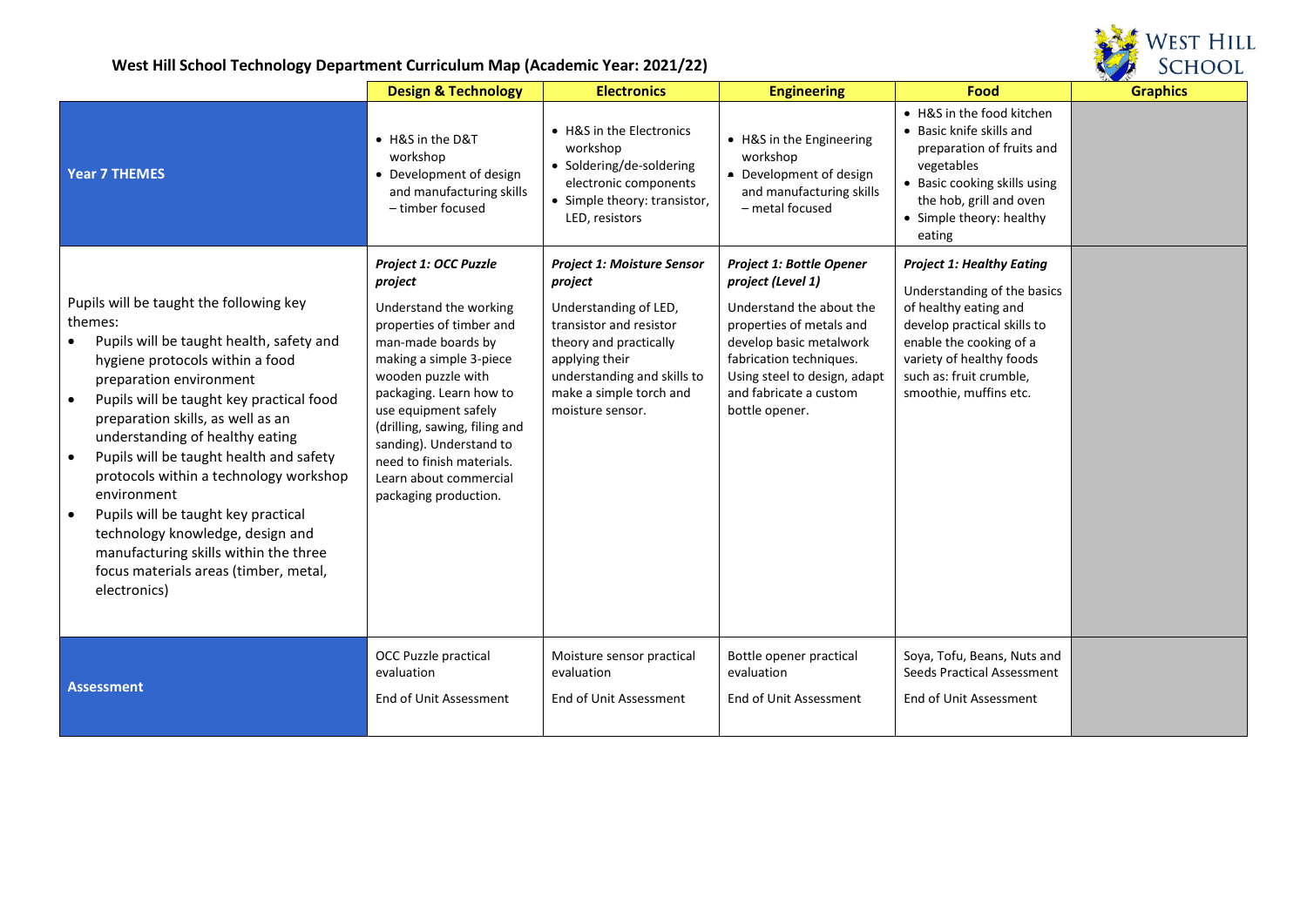

|                                                                                                                                                                                                                                                                                                                                                                                                                                                                                                                                                                                               | <b>Design &amp; Technology</b>                                                                                                                                                                                                                                                                                                                                                                                                                                             | <b>Electronics</b>                                                                                                                                                                                                                                                                                                                  | <b>Engineering</b>                                                                                                                                                                                                                                                                                          | Food                                                                                                                                                                                                                                                | <b>Graphics</b> |
|-----------------------------------------------------------------------------------------------------------------------------------------------------------------------------------------------------------------------------------------------------------------------------------------------------------------------------------------------------------------------------------------------------------------------------------------------------------------------------------------------------------------------------------------------------------------------------------------------|----------------------------------------------------------------------------------------------------------------------------------------------------------------------------------------------------------------------------------------------------------------------------------------------------------------------------------------------------------------------------------------------------------------------------------------------------------------------------|-------------------------------------------------------------------------------------------------------------------------------------------------------------------------------------------------------------------------------------------------------------------------------------------------------------------------------------|-------------------------------------------------------------------------------------------------------------------------------------------------------------------------------------------------------------------------------------------------------------------------------------------------------------|-----------------------------------------------------------------------------------------------------------------------------------------------------------------------------------------------------------------------------------------------------|-----------------|
| <b>Year 8 THEMES</b>                                                                                                                                                                                                                                                                                                                                                                                                                                                                                                                                                                          | • H&S in the D&T<br>workshop<br>• Development of design<br>and manufacturing skills<br>- plastics focused                                                                                                                                                                                                                                                                                                                                                                  | • Risk assessment in the<br>Electronics workshop<br>• Advanced circuit<br>construction using an<br>astable circuit<br>• Simple theory: Resistor/<br>Capacitor networks, R/C<br>network, frequency,<br><b>Integrated Circuit</b><br>concepts                                                                                         | • H&S in the Engineering<br>workshop<br>• Development of design<br>and manufacturing skills<br>- metal focused                                                                                                                                                                                              | • H&S in the food kitchen -<br>cooking with raw meat<br>• Basic cooking skills -<br>preparation of sauces<br>and breads<br>• Basic cooking skills using<br>the hob, grill and oven<br>• Simple theory: heat<br>transfer, chemical raising<br>agents |                 |
| Pupils will be taught the following key<br>themes:<br>Pupils will be taught health and safety<br>protocols within a technology workshop<br>environment<br>Pupils will be taught health, safety and<br>$\bullet$<br>hygiene protocols within a food<br>preparation environment<br>Pupils will be taught key practical food<br>preparation skills, as well as an<br>understanding of healthy eating<br>Pupils will be taught key practical<br>$\bullet$<br>technology knowledge, design and<br>manufacturing skills within the three<br>focus materials areas (plastics, metal,<br>electronics) | Project 2: Clock project<br>Understand the working<br>properties of polymers to<br>manufacture a simple clock.<br>Understand how to apply<br>the work of others to their<br>designs by using the<br>features of a design<br>movement. Understand the<br>use of the design process in<br>their work by doing basic<br>research to support their<br>designs. Understand the<br>use of CAD/CAM in<br>designing and using the<br>laser cutter to manufacture<br>their designs. | Project 2: Astable<br>Understanding the theory<br>of resistor capacitor<br>networks, frequency of the<br>output of a circuit and how<br>it can be used to generate<br>soundwaves and practically<br>applying their<br>understanding and skills to<br>make a sound generating<br>circuit utilising an astable<br>Integrated Circuit. | Project 1: Bottle Opener<br>project (Level 2)<br>Understand the about the<br>properties of metals and<br>develop basic metalwork<br>fabrication techniques.<br>Using steel to design, adapt<br>and fabricate a custom<br>bottle opener.<br>Differentiation work<br>introduced using additional<br>materials | <b>Project 2: Bread &amp; Sauce</b><br><b>Making</b><br>Understanding of the basics<br>of heat transfer and<br>chemical raising agents and<br>develop practical skills to<br>enable the cooking of bread<br>and sauces.                             |                 |
| <b>Assessment</b>                                                                                                                                                                                                                                                                                                                                                                                                                                                                                                                                                                             | Clock practical evaluation<br>End of Unit Assessment                                                                                                                                                                                                                                                                                                                                                                                                                       | <b>Practice Circuit Assessment</b><br>Astable Circuit Assessment<br>End of Unit Assessment                                                                                                                                                                                                                                          | Bottle opener practical<br>evaluation<br>End of Unit Assessment                                                                                                                                                                                                                                             | <b>Bread/Sauce Practical</b><br>Assessment<br>End of Unit Assessment                                                                                                                                                                                |                 |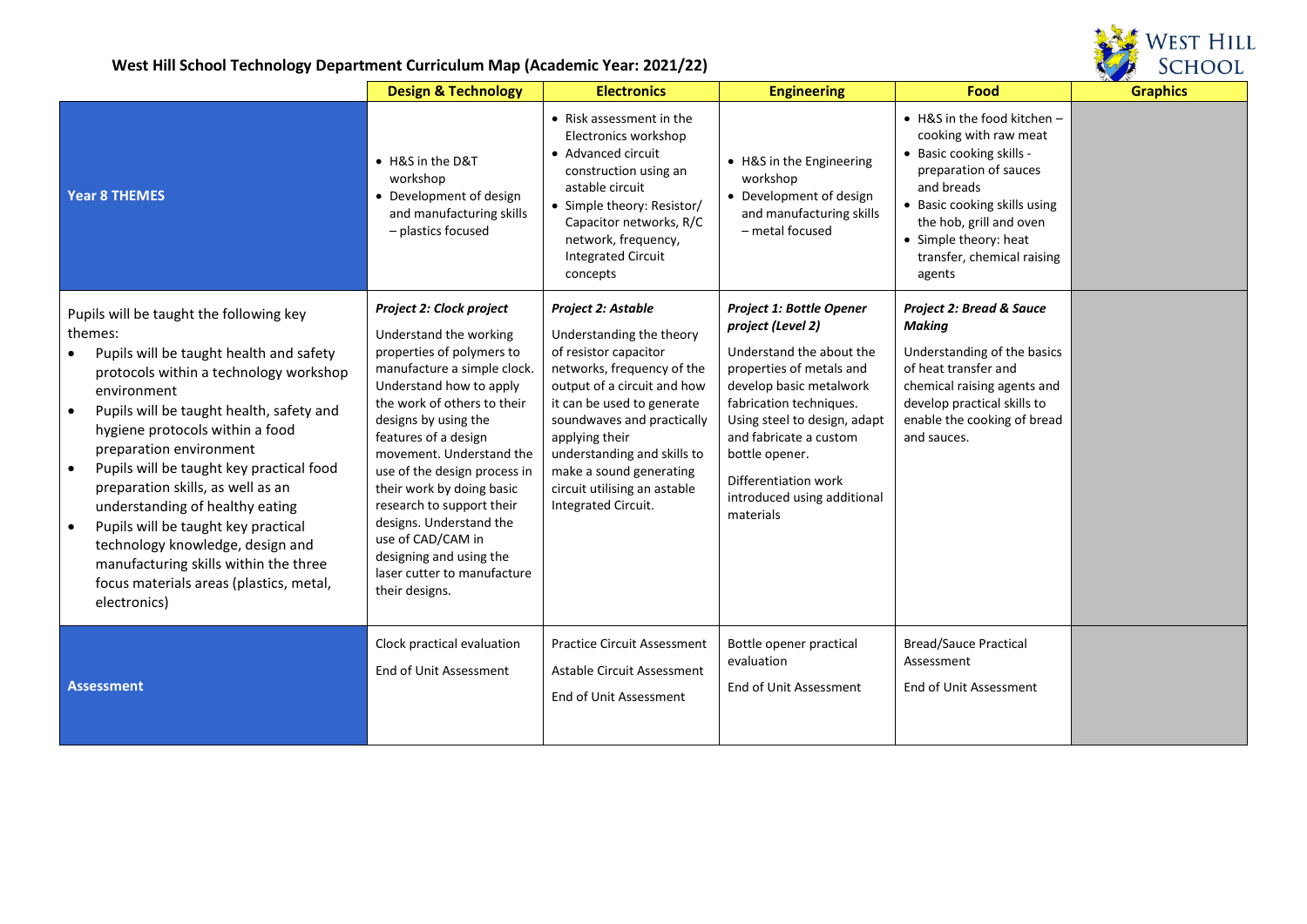

|                                                                                                                                                                                                                                                                                                                                                                                                                                                                                                                                                                                                                                                | <b>Design &amp; Technology</b>                                                                                                                                                                                                               | <b>Electronics</b> | <b>Engineering</b>                                                                                                                                                  | Food                                                                                                                                                                                                                                                                           | <b>Graphics</b>                                                                                                                                                                                                                                                                                  |
|------------------------------------------------------------------------------------------------------------------------------------------------------------------------------------------------------------------------------------------------------------------------------------------------------------------------------------------------------------------------------------------------------------------------------------------------------------------------------------------------------------------------------------------------------------------------------------------------------------------------------------------------|----------------------------------------------------------------------------------------------------------------------------------------------------------------------------------------------------------------------------------------------|--------------------|---------------------------------------------------------------------------------------------------------------------------------------------------------------------|--------------------------------------------------------------------------------------------------------------------------------------------------------------------------------------------------------------------------------------------------------------------------------|--------------------------------------------------------------------------------------------------------------------------------------------------------------------------------------------------------------------------------------------------------------------------------------------------|
|                                                                                                                                                                                                                                                                                                                                                                                                                                                                                                                                                                                                                                                |                                                                                                                                                                                                                                              |                    |                                                                                                                                                                     |                                                                                                                                                                                                                                                                                |                                                                                                                                                                                                                                                                                                  |
| <b>Year 9 THEMES</b>                                                                                                                                                                                                                                                                                                                                                                                                                                                                                                                                                                                                                           | • H&S in the D&T<br>workshop<br>• Development of design<br>and manufacturing skills<br>- timber/plastics focused                                                                                                                             |                    | • H&S in the Engineering<br>workshop<br>• Development of design<br>and manufacturing skills<br>- metal focused                                                      | $\bullet$ H&S in the food kitchen -<br>bacteria<br>• Basic cooking skills -<br>preparation of pasta,<br>pastry and cold desserts<br>• Basic cooking skills using<br>the fridge, hob, grill and<br>oven<br>• Simple theory: flour and<br>fat properties, chilling<br>procedures | • Understand the theory<br>behind and develop skills<br>in: basic graphics and<br>sketching techniques in a<br>variety of materials -<br>perspective and crating,<br>3-D shapes, using a ruler,<br>rendering                                                                                     |
| Pupils will be taught the following key themes:<br>Pupils will be taught health and safety<br>protocols within a technology workshop<br>environment<br>Pupils will be taught health, safety and<br>$\bullet$<br>hygiene protocols within a food preparation<br>environment<br>Pupils will be taught key practical food<br>$\bullet$<br>preparation skills, as well as an understanding<br>of healthy eating<br>Pupils will be taught key practical technology<br>skills and knowledge within the three focus<br>materials areas (plastics, timber, metal)<br>Pupils will be taught key practical graphics<br>$\bullet$<br>skills and knowledge | Project 3: Speaker project<br>Understanding how the<br>properties of sound can be<br>utilised to manufacture a<br>passive amplifier. Previous<br>skills of working with<br>timber, man-made boards<br>and polymers are<br>developed further. |                    | <b>Project 3: Garden Trowel</b><br>project<br>Continue to develop their<br>understanding of the<br>properties of metals to<br>design and create a garden<br>trowel. | Project 3: Pastry & Cold<br><b>Desserts</b><br>Understanding of flour, fat<br>properties and chilling<br>procedures and develop<br>practical skills to enable the<br>cooking of pastry and pasta<br>products, Swiss Roll and<br>cheesecake.                                    | Project 1: Introduction to<br><b>Graphic Design</b><br>To acquire skills in graphic<br>communication by<br>developing confidence in<br>isometric sketching, an<br>understanding of<br>perspective and to develop<br>skills in using a variety of<br>materials used for graphic<br>communication. |
| <b>Assessment</b>                                                                                                                                                                                                                                                                                                                                                                                                                                                                                                                                                                                                                              | Speaker practical<br>evaluation<br>End of Unit Assessment                                                                                                                                                                                    |                    | Garden trowel practical<br>evaluation<br>End of Unit Assessment                                                                                                     | Pastry and Cold Desserts<br><b>Practical Assessment</b><br>End of Unit<br>Assessment/How to carry<br>out Nutritional Analysis                                                                                                                                                  | Continual assessment                                                                                                                                                                                                                                                                             |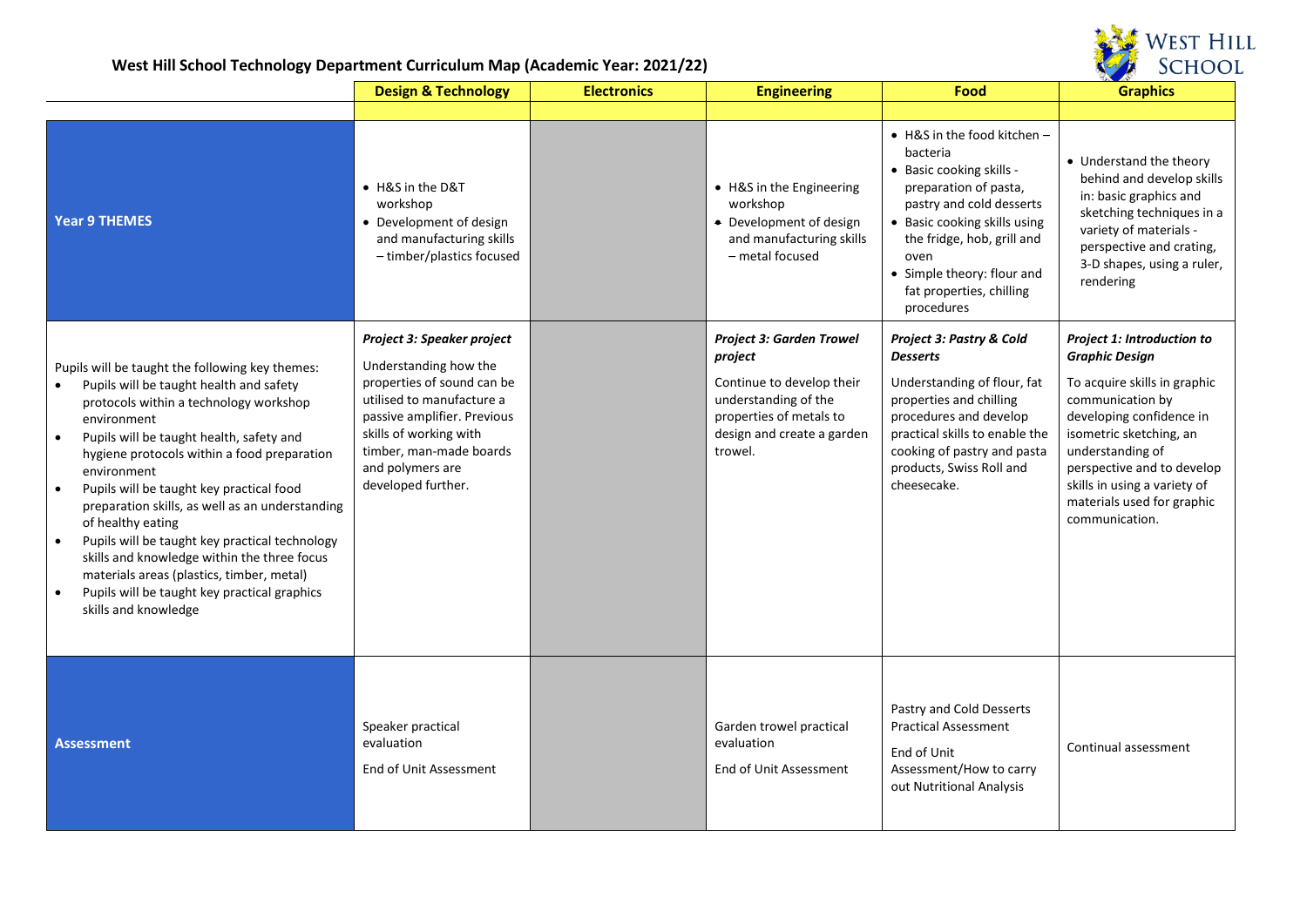

|                                                                                                                                                                                                                                      | Term 1                                                                                                                                                                                                                                                                                                               |                                                                                                                                                                                                          | Term <sub>2</sub>                                                                                                                                                                                                                                                                                      |                                                                                                                                                                                | Term <sub>3</sub>                                                                                                                                                                              |                                                       |
|--------------------------------------------------------------------------------------------------------------------------------------------------------------------------------------------------------------------------------------|----------------------------------------------------------------------------------------------------------------------------------------------------------------------------------------------------------------------------------------------------------------------------------------------------------------------|----------------------------------------------------------------------------------------------------------------------------------------------------------------------------------------------------------|--------------------------------------------------------------------------------------------------------------------------------------------------------------------------------------------------------------------------------------------------------------------------------------------------------|--------------------------------------------------------------------------------------------------------------------------------------------------------------------------------|------------------------------------------------------------------------------------------------------------------------------------------------------------------------------------------------|-------------------------------------------------------|
| Year 10 THEMES - Food Preparation &<br><b>Nutrition</b>                                                                                                                                                                              | Year 10 THEMES - Food Preparation & Nutrition                                                                                                                                                                                                                                                                        |                                                                                                                                                                                                          | Year 10 THEMES - Food Preparation & Nutrition                                                                                                                                                                                                                                                          |                                                                                                                                                                                | Year 10 THEMES - Food Preparation & Nutrition                                                                                                                                                  |                                                       |
| <b>GCSE Food Preparation &amp; Nutrition</b><br>(EDUQAS)<br>Areas of Content:<br>Food commodities<br>Principles of nutrition<br>Diet and good health<br>The science of food<br>Where food comes from<br>Cooking and food preparation | Course Introduction-Assessment outline<br>Hygiene and safety<br>Safe Knife techniques<br>Basic Nutrition-Macro/Micro nutrients.<br>Intro-Protein/Carbohydrates/Fat<br>Protein/Meat.<br>Filleting Chicken/Fish<br><b>Healthy Eating Guidelines 1</b><br>Eggs, Milk and Dairy Foods<br><b>Related Practical Skills</b> |                                                                                                                                                                                                          | <b>Alternative Proteins</b><br>Carbohydrates, Cereals and Bread<br>Rice, Pasta, Flour<br>Sugar/fibre<br>Fats/oils, Fruit/Veg<br>Vitamins/Minerals<br>Sauce making<br>Macro/micro nutrients-complimentary actions<br>Energy/Planning balanced diets<br>Special dietary requirements/Religions/allergies |                                                                                                                                                                                | Calculating energy and<br>nutritional values<br>Adapting recipes, meals<br>and diets<br><b>Energy Balance</b><br>Why we cook food<br>Heat transference<br><b>Revision Lessons</b><br>and tests | Mock exam preparation.<br>2 Weeks Work<br>Experience. |
| <b>Assessment</b>                                                                                                                                                                                                                    | Assessment 1                                                                                                                                                                                                                                                                                                         | Assessment 2                                                                                                                                                                                             | Assessment 3                                                                                                                                                                                                                                                                                           | Assessment 4                                                                                                                                                                   | Assessment 5                                                                                                                                                                                   | End of Year mock<br>examination                       |
| Year 11 THEMES - Food Preparation &<br><b>Nutrition</b>                                                                                                                                                                              | <b>EDUQAS Non-Examined Assessment 1</b>                                                                                                                                                                                                                                                                              |                                                                                                                                                                                                          | <b>EDUQAS Non-Examined Assessment 2</b>                                                                                                                                                                                                                                                                |                                                                                                                                                                                |                                                                                                                                                                                                |                                                       |
| <b>GCSE Food Preparation &amp; Nutrition</b><br>(EDUQAS)<br>Areas of Content:<br>Food commodities<br>Principles of nutrition<br>Diet and good health<br>The science of food<br>Where food comes from<br>Cooking and food preparation | <b>Conserving Nutritive</b><br>values<br>Modify nutritive value<br>and improve<br>palatability. Positive use<br>of Microorganisms.<br>Working characteristics,<br>functional, chemical<br>Properties of.<br>NEA 1: The Food<br>Investigation<br>Assessment                                                           | When things go wrong<br>and how to remedy<br>them.<br>Packaging, Sustainability<br>of food, Food poverty,<br>food security,<br>International cuisines,<br>NEA 1: The Food<br>Investigation<br>Assessment | Primary and secondary<br>food processing,<br>Sensory and nutritional<br>properties<br>Technological dev, food<br>modifications,<br>NEA 2: The Food<br><b>Preparation Assessment</b>                                                                                                                    | Food Choice, Ethical<br>Beliefs and Religions,<br>Portion size and Costs,<br>labelling,<br>Developing recipes and<br>Meals<br>NEA 2: The Food<br><b>Preparation Assessment</b> | <b>GCSE EXAM</b><br>PREPARATION<br><b>REVISION</b><br><b>PAST PAPERS</b>                                                                                                                       |                                                       |
| <b>Assessment</b>                                                                                                                                                                                                                    | Assessment 1                                                                                                                                                                                                                                                                                                         | Assessment 2 (NEA 1)                                                                                                                                                                                     | Assessment 3                                                                                                                                                                                                                                                                                           | Assessment 4 (NEA 2)                                                                                                                                                           | <b>Assessment 5 (Mock</b><br>examination)                                                                                                                                                      |                                                       |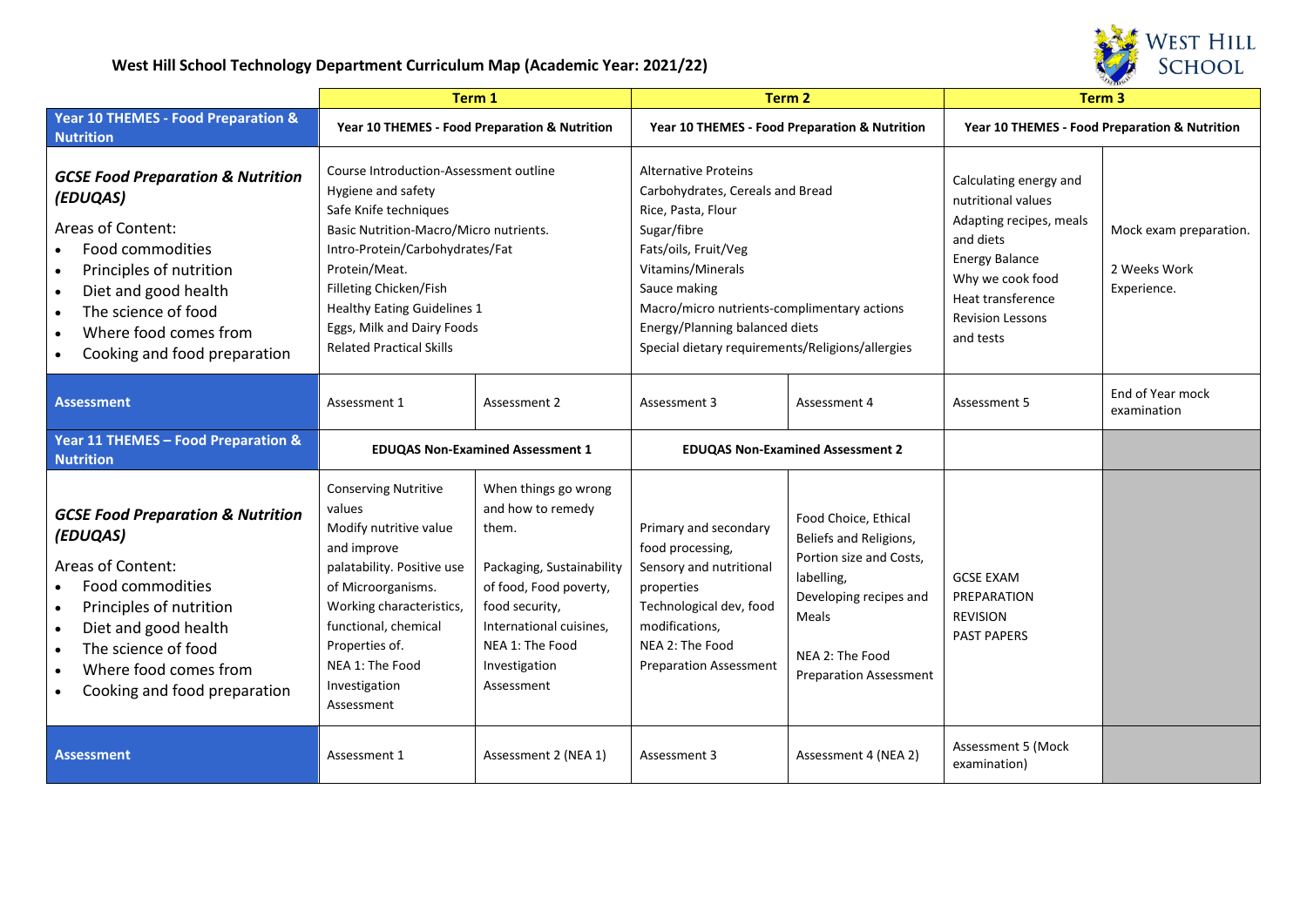

|                                                                                                                                                                                                                                                                                                                                                                                                                                                        | Term 1                                                                                                                                                                                                                                                                                                                                                                                                                                                                                                                                              |                                       | Term <sub>2</sub>                                                                                                                                                                                                                                                                                                                                                                                                                                 |              | Term <sub>3</sub>                                                                                                                                                                                                                                        |                                 |
|--------------------------------------------------------------------------------------------------------------------------------------------------------------------------------------------------------------------------------------------------------------------------------------------------------------------------------------------------------------------------------------------------------------------------------------------------------|-----------------------------------------------------------------------------------------------------------------------------------------------------------------------------------------------------------------------------------------------------------------------------------------------------------------------------------------------------------------------------------------------------------------------------------------------------------------------------------------------------------------------------------------------------|---------------------------------------|---------------------------------------------------------------------------------------------------------------------------------------------------------------------------------------------------------------------------------------------------------------------------------------------------------------------------------------------------------------------------------------------------------------------------------------------------|--------------|----------------------------------------------------------------------------------------------------------------------------------------------------------------------------------------------------------------------------------------------------------|---------------------------------|
| <b>Year 10 THEMES - Electronics</b>                                                                                                                                                                                                                                                                                                                                                                                                                    | Monostable project/related theory                                                                                                                                                                                                                                                                                                                                                                                                                                                                                                                   |                                       | Astable project/related theory                                                                                                                                                                                                                                                                                                                                                                                                                    |              | Comparator project / related theory                                                                                                                                                                                                                      |                                 |
| <b>GCSE Electronics (EDUQAS)</b><br>The students will study the following<br>contained in Component 1 of the<br>qualification.<br>Electronic systems and sub-<br>$\bullet$<br>systems<br>Circuit concepts<br>$\bullet$<br>Resistive components in circuits<br>$\bullet$<br>Switching circuits<br>Applications of diodes<br>$\bullet$<br>Combinational logic systems<br>$\bullet$<br>Component 2 Year 10 topics<br>$\bullet$<br>include timing circuits | CAD simulation of project and circuit design, CAM<br>circuit manufacture.<br>Soldering / de-soldering techniques.<br>Use of digital multimeter.<br>Circuit testing and fault finding.<br>Theoretical topics;<br>P.D. Electrical current and resistance in series and<br>parallel circuits.<br>Ohms law<br>Monostable time delay calculations.<br>Oscilloscope graph interpretation.<br>Resistor/ capacitor networks<br>Pull up/down resistor in trigger circuit.<br>LED protection resistor calculations.<br>Potential Difference across components |                                       | CAD simulation of project and circuit design, CAM<br>circuit manufacture.<br>Circuit testing and fault finding<br>Theoretical topics;<br>Astable frequency including calculations.<br>Mark/Space ratio including calculations<br>Electrical power including calculations.<br>Logic gates plus combinational logic.<br>Logic redundant gates.<br>Boolean expressions<br>NAND gate equivalents<br>Bipolar transistor theory plus gain calculations. |              | CAD simulation of project and circuit design, CAM<br>circuit manufacture.<br>Circuit testing and fault finding<br>Theoretical topics:<br>Op-Amp as a comparator.<br>Potential dividers including calculations.<br>Thermistor<br>MOSFET theory plus gain. |                                 |
| <b>Assessment</b>                                                                                                                                                                                                                                                                                                                                                                                                                                      | Assessment 1                                                                                                                                                                                                                                                                                                                                                                                                                                                                                                                                        | Assessment 2                          | Assessment 3                                                                                                                                                                                                                                                                                                                                                                                                                                      | Assessment 4 | Assessment 5                                                                                                                                                                                                                                             | End of Year mock<br>examination |
| <b>Year 11 THEMES - Electronics</b>                                                                                                                                                                                                                                                                                                                                                                                                                    |                                                                                                                                                                                                                                                                                                                                                                                                                                                                                                                                                     | <b>EDUQAS Non-Examined Assessment</b> |                                                                                                                                                                                                                                                                                                                                                                                                                                                   |              |                                                                                                                                                                                                                                                          |                                 |
| <b>GCSE Electronics (EDUQAS)</b><br>The students will study the<br>remaining Component 2 topics of<br>the qualification.<br>Term 1 - NEA (design, build, test<br>and evaluate their own<br>electronic system).                                                                                                                                                                                                                                         | Extended system design and realisation task.                                                                                                                                                                                                                                                                                                                                                                                                                                                                                                        |                                       | Component 2 topics.<br>PIC theory plus flowcharts.<br>Non-inverting and inverting amplifier including<br>calculations and graphs.<br>Counting systems / sequential systems<br>Schmitt inverter<br>Amplifier systems<br><b>Diodes</b><br>Interfacing digital to analogue circuits                                                                                                                                                                  |              | Exam technique for<br>extended questions.<br>Control circuits.                                                                                                                                                                                           |                                 |
| <b>Assessment</b>                                                                                                                                                                                                                                                                                                                                                                                                                                      | Assessment 1 - NEA<br>(Internally assessed - externally moderated (20%)<br>GCSE Value)                                                                                                                                                                                                                                                                                                                                                                                                                                                              |                                       | Assessment 2                                                                                                                                                                                                                                                                                                                                                                                                                                      | Assessment 3 | Assessment 4 (Multiple<br>exam preparation<br>assessments)                                                                                                                                                                                               |                                 |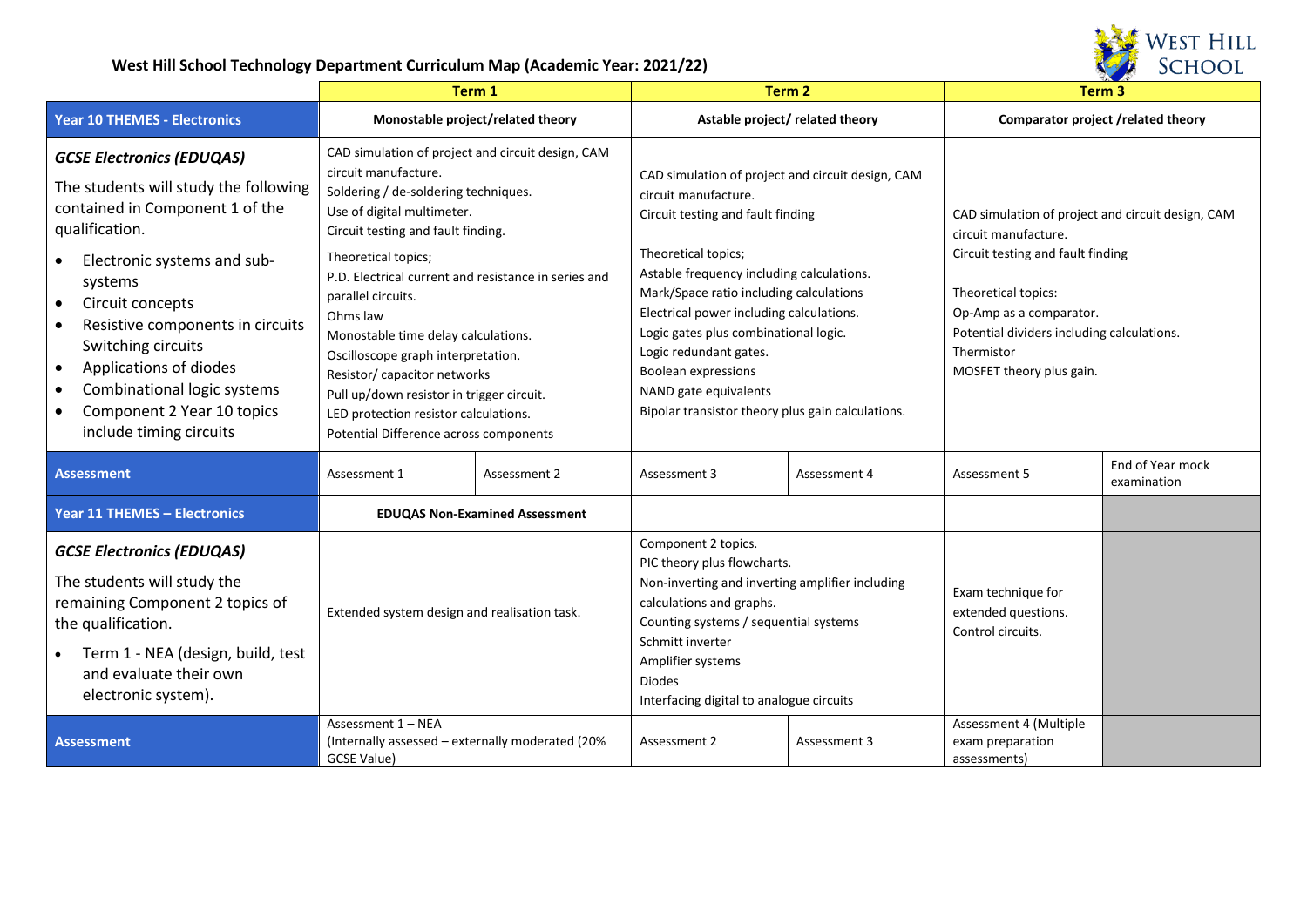

|                                                                                                                                                                                                                                                                                                                                                                                                                       |                                                                                                                                                                                                                                                                                                                                                                                                                                              | Term 1                                                                                                                                                                                                                                                                                                         |                                                                                                                                                                                                      | Term 2                                                                                                                                               |                                                                                                                                                                                                                                                                                          | Term <sub>3</sub>                           |  |
|-----------------------------------------------------------------------------------------------------------------------------------------------------------------------------------------------------------------------------------------------------------------------------------------------------------------------------------------------------------------------------------------------------------------------|----------------------------------------------------------------------------------------------------------------------------------------------------------------------------------------------------------------------------------------------------------------------------------------------------------------------------------------------------------------------------------------------------------------------------------------------|----------------------------------------------------------------------------------------------------------------------------------------------------------------------------------------------------------------------------------------------------------------------------------------------------------------|------------------------------------------------------------------------------------------------------------------------------------------------------------------------------------------------------|------------------------------------------------------------------------------------------------------------------------------------------------------|------------------------------------------------------------------------------------------------------------------------------------------------------------------------------------------------------------------------------------------------------------------------------------------|---------------------------------------------|--|
| Year 10 THEMES - Design & Technology                                                                                                                                                                                                                                                                                                                                                                                  | <b>Focussed Practical</b><br>tasks/related theory<br>(materials)                                                                                                                                                                                                                                                                                                                                                                             | <b>Focussed Practical</b><br>tasks/related theory<br>(design issues)                                                                                                                                                                                                                                           | <b>Focussed Practical</b><br>tasks/ and NEA                                                                                                                                                          | <b>Focussed Practical</b><br>tasks/related theory<br>(materials)                                                                                     | <b>Focussed Practical</b><br>tasks/related theory<br>(design issues)                                                                                                                                                                                                                     | <b>Focussed Practical</b><br>tasks/ and NEA |  |
| <b>GCSE Design &amp; Technology</b><br>Year 10 - EDUQAS<br>Year $11 - AQA$<br>Areas of Content:<br>Areas of Content:<br><b>Technical principles</b><br>Designing and making principles<br>$\bullet$<br>Analysing and evaluating designs<br>$\bullet$<br>Social and ethical issues in design<br>$\bullet$<br>technology<br>Identifying and investigating design<br>$\bullet$<br>possibilities                          | 2 focussed practical tasks developing hand tool<br>skills, working with accuracy and precision.<br>Theory lessons covering a range of materials,<br>working properties and typical uses; New and<br>emerging technologies; Design movements and the<br>work of others; Product evolution; Ergonomics and<br>Anthropometrics; Mechanical systems<br>Students develop presentation skills; drawing<br>systems; exploring and developing ideas. |                                                                                                                                                                                                                                                                                                                | 2 focussed practical tasks developing use of<br>CAD/CAM<br>Theory lessons covering design strategies;<br>commercial manufacturing; Research and data<br>collecting; synthesising and analysing data. | Collaborative design; CAD/CAM; Scales and types of                                                                                                   | 1 focussed practical task. Start of Non-Examined<br>Assessment<br>Theory lessons covering Sustainability; Moral and<br>ethical issues; Impact of design on society and the<br>environment.<br>NEA - Students explore a design context leading to<br>creating an individual design brief. |                                             |  |
| <b>Assessment</b>                                                                                                                                                                                                                                                                                                                                                                                                     | Assessment 1                                                                                                                                                                                                                                                                                                                                                                                                                                 | Assessment 2                                                                                                                                                                                                                                                                                                   | Assessment 3                                                                                                                                                                                         | Assessment 1                                                                                                                                         | Assessment 2                                                                                                                                                                                                                                                                             | Assessment 3                                |  |
| Year 11 THEMES - Design & Technology                                                                                                                                                                                                                                                                                                                                                                                  | Non-Examined<br><b>Assessment</b>                                                                                                                                                                                                                                                                                                                                                                                                            | <b>Non-Examined Assessment</b>                                                                                                                                                                                                                                                                                 |                                                                                                                                                                                                      | Non-Examined<br>Assessment                                                                                                                           | <b>Exam</b>                                                                                                                                                                                                                                                                              |                                             |  |
| <b>GCSE Design &amp; Technology</b><br>Year 10 - EDUQAS<br>Year 11 - AQA<br>Areas of Content:<br><b>Technical principles</b><br>Designing and making principles<br>$\bullet$<br>Analysing and evaluating designs<br>$\bullet$<br>Social and ethical issues in design<br>$\bullet$<br>technology<br>Identifying and investigating design<br>$\bullet$<br>possibilities<br>Designing and making prototypes<br>$\bullet$ | $NEA - AO1$<br>Students explore the<br>design context and<br>research the topic and<br>target market to<br>develop an individual<br>design brief and<br>specification                                                                                                                                                                                                                                                                        | $NEA - AO2$<br>Students generate ideas through sketching and<br>modelling and develop their design proposals<br>through the use of iterative design to produce a<br>final design, working drawings and a manufacturing<br>specification. They realise their proposals by<br>producing a functioning prototype. |                                                                                                                                                                                                      | $NEA - AO3$<br>Students test and<br>evaluate their designs<br>and produce proposals<br>on how their designs<br>could be manufactured<br>commercially | Exam preparation and<br>technique.<br>How to approach the 3<br>sections of the exam<br>paper.                                                                                                                                                                                            |                                             |  |
| <b>Assessment</b>                                                                                                                                                                                                                                                                                                                                                                                                     | Assessment 1 - NEA                                                                                                                                                                                                                                                                                                                                                                                                                           | Assessment 2 - NEA and<br>November mock exam                                                                                                                                                                                                                                                                   | Assessment 3 - NEA                                                                                                                                                                                   | Assessment 4-<br>Completed NEA                                                                                                                       | Assessment 5 (Multiple<br>exam preparation<br>assessments)                                                                                                                                                                                                                               |                                             |  |